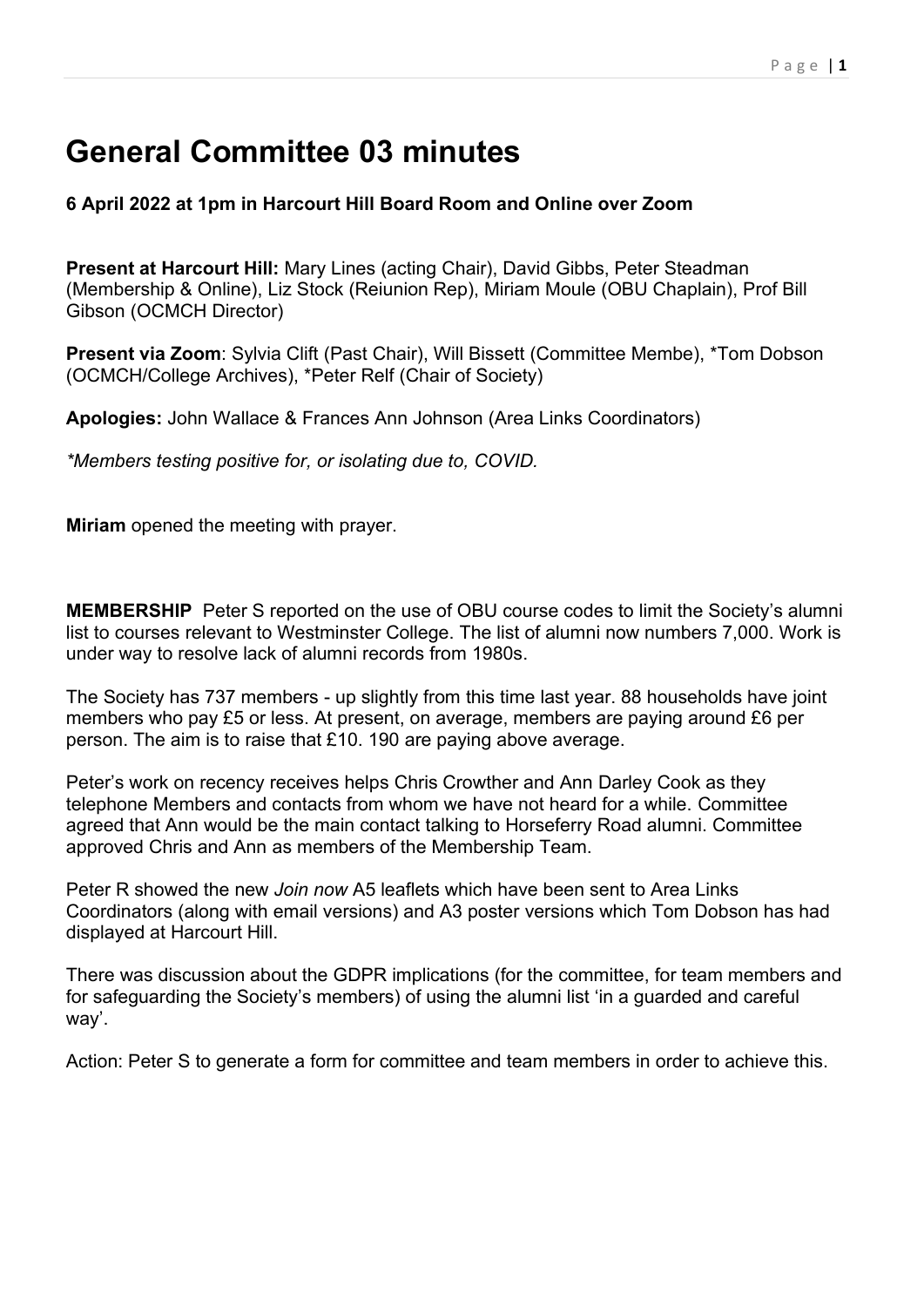**FINANCE** David G described how both NatWest and HSBC accounts are now fully operational online. So far, in the current financial year, receipts total £4,397.97. 47% of that has been spent on *The Westminsterian 2022*. The total held by the Society on 31 March was £8,862.54.

David underlined Peter S's account of membership income with a significant number still paying £5 and 90 paying only £4. The meeting agreed with David and Peter S on the need to act.

Action: David & Peter S to use WestBase details to ask individuals to change standing orders. David to prepare a concise statement for members on adjusting standing orders to £10 payable to the NatWest account.

David questioned the expenses rate for in-person attendance at General Committee. The meeting agreed to continue one meeting in person per year and for a contribution to travel expenses set at up to 25p per mile.

David also reported on the purchase of a SumUp card-reader for in-person payments e.g. at reunions and the move toward using PayPal for online payments. Initially this would be for fund-raising goods like greetings cards. He is not yet sure about using PayPal for subscriptions, but Peter S pointed out that the easier it is to pay, the more people will pay.

The meeting approved a budget for the next financial year beginning on 1 June 2022. David pointed out that a rise in income from subscriptions and a rise in magazine costs would maintain this year's 47% balance between the two. It was agreed that the magazine's production standards (quality of paper and presentation) should remain unchanged.

**REUNION** Zoom difficulties led to this item being taken next. Mary reported on arrangements to date.

Action: Peter R to send Mary contact details for Annie Hulbert as possible volunteer helper.

Action: Liz to make catering arrangements and to liaise with Mollie's successor on refreshments.

Peter S reported that 75 are seeking BA awards. At present it is not known how many wish to attend on 3rd September. The cost to put to members was agreed at last year's cost +15%. It is hoped that final costs to members will be less than this.

Action: Mary & Peter S to agree a deadline for award ceremony attendance.